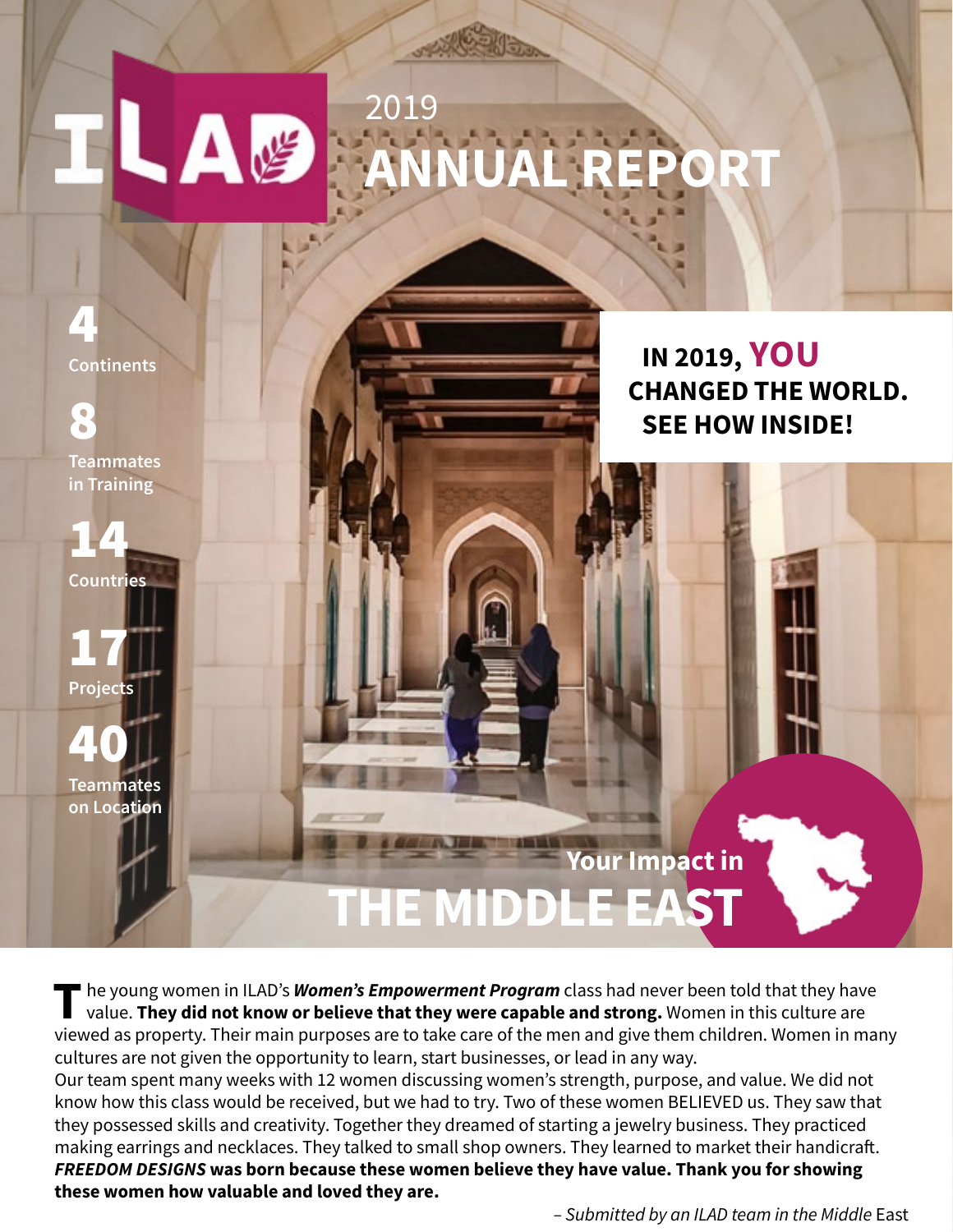### **INTERNATIONAL LITERACY AND DEVELOPMENT** | **Annual Report 2019**

## 2019 FINANCE **review\***

**USE OF FUNDS Funds Total: \$1,857,974**



#### **STATEMENT OF ACTIVITIES**

#### **SUPPORT AND REVENUE**

|                       | » Contributions              | \$1,966,306 |
|-----------------------|------------------------------|-------------|
|                       | » Other Income               | \$37,381    |
|                       | » Fundraising Events         | \$108,958   |
|                       | » TOTAL INCOME               | \$2,112,645 |
|                       | <b>EXPENSES:</b>             |             |
|                       | <b>Program Services</b>      |             |
|                       | » Language, Literacy,        |             |
|                       | and Community                |             |
|                       | Development                  | \$1,530,250 |
|                       | <b>Supporting Activities</b> |             |
| $\gg$                 | Management                   | \$149,701   |
|                       | » Fundraising                | \$178,023   |
| <b>TOTAL EXPENSES</b> |                              | \$1,857,974 |
| $\mathcal{D}$         | <b>NET SURPLUS/(DEFICIT)</b> | \$254.671   |

#### **STATEMENT OF FINANCIAL POSITION**

#### **ASSETS:**

|              | » Cash & Equivalent    | \$1,017,045 |  |
|--------------|------------------------|-------------|--|
|              | » Other Current Assets | \$47,808    |  |
|              | » Other Assets         | \$42,836    |  |
|              | » Fixed Assets, Net    | \$5,085     |  |
|              | » TOTAL ASSETS         | \$1,112,774 |  |
| LIABILITIES: |                        |             |  |
|              | » Current Liabilities  | \$31,367    |  |
|              | NET ASSETS             |             |  |

» **END OF YEAR \$1,081,407†**

*\*Unaudited financials - Full audit available mid 2020 at ILAD.ngo* **†***92% of assets are donor-restricted for long-term projects*



**T**hirty-three-year-old Fungbay<br>lives in a remote village in West Africa. Most families in his region experience poverty and illiteracy and Fungbay wanted to help them find solutions to these problems using something they were already doing - farming. So in 2016, a unique dream was born: **a sustainable cashew business**

consisting of a demonstration farm and a processing factory. Fungbay bought 420 acres of land and had a clean water well dug for the village as payment for the land. He then planted the first round of improved grafted cashews.

After planting, Fungbay turned to the next step in creating the demonstration farm, building a storage facility. But here he met an unexpected challenge: **He needed high quality and affordable bricks.** The local adobe bricks quickly deteriorate from insects and rain, requiring structures to be rebuilt frequently. Then he heard about Compressed Earth Brick

These machines:

Machines.

- **•** Are cost effective, since bricks are stronger than local adobe and use less imported cement than local cement bricks
- **•** Build structures, which last longer and regulate temperature better

# **CONTINUE THE WORK!**

**Please give someone the ability to read, the tools to start a small business, or the knowledge** to grow profitable crops.

Your gift addresses poverty of mind, body, and spirit! Please give today and break the chains of poverty.

Give online at *ilad.ngo/donate* or by scanning the QR Code



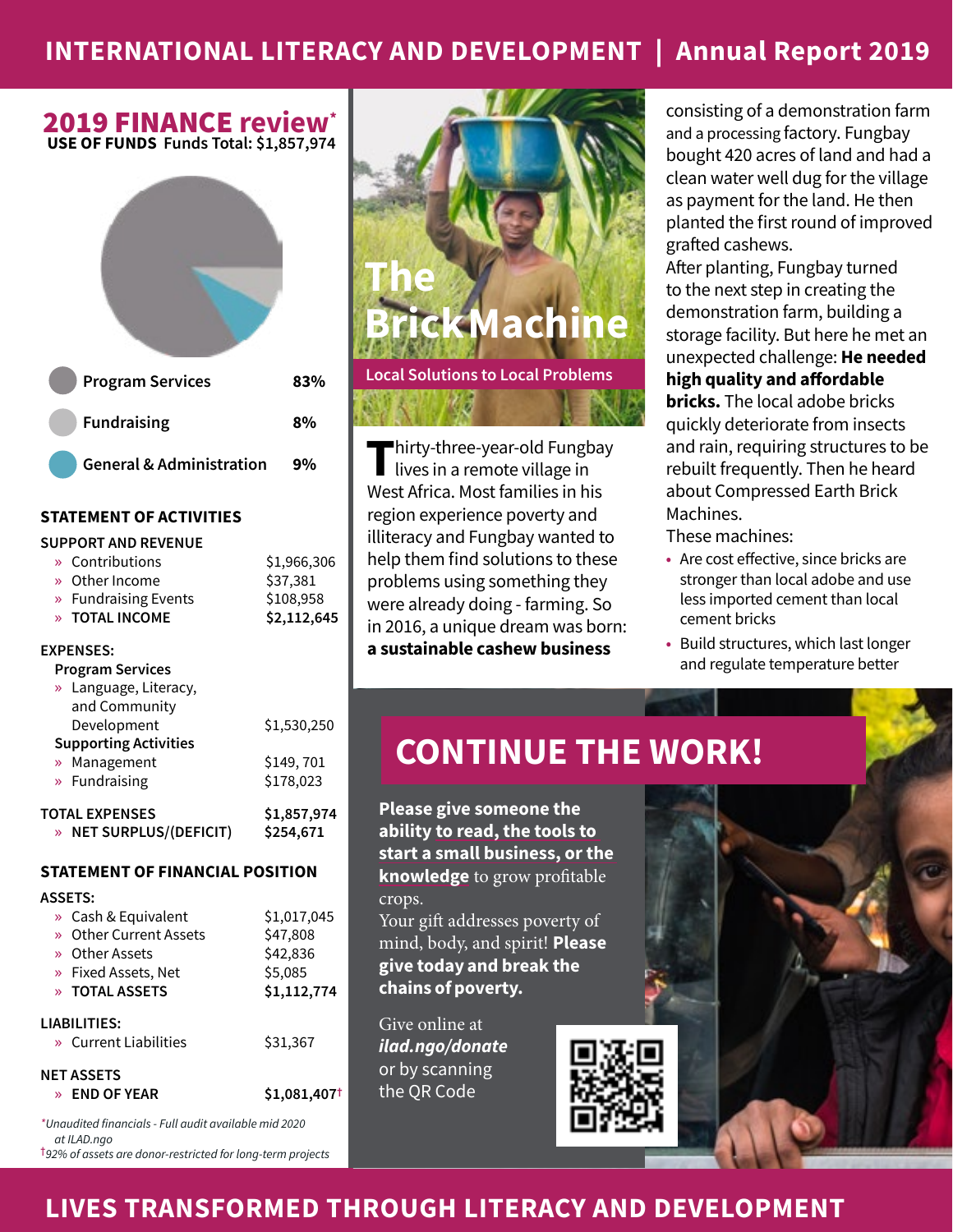- **•** Decrease building costs by using bricks that require semi-skilled labor
- **•** Create local brick making and masonry jobs

The Compressed Earth Brick Machine was the clear solution to the next step of the cashew dream, yet the upfront cost was significant. **But in 2019, you helped Fungbay's community buy the brick machine!** This machine will be used now to build necessary structures on the farm and, eventually, to build the factory. It will also give Fungbay's trained workers the opportunity to operate a brick-making business, which will provide affordable housing to the community.

**THANK YOU** for helping Fungbay buy the Compressed Earth Brick Machine! You provided a lasting and sustainable building tool and community employment. You are playing a major role in this region, as they are one step closer to a community-run program of **transformed lives through literacy and economic development.**

*– Submitted by an ILAD team in West Africa*



# YOUR 2019 Global Impact

### MIDDLE EAST

#### 75

**people seen at mobile medical clinic and ongoing prenatal and newborn care information distribution**

2

**women entrepreneurs involved in creating and running jewelry micro-enterprise called** *Freedom Designs*

### 12

**women involved in SHINE program that teaches strength, value, and purpose to women**

# WEST AFRICA

#### Demonstration Farm

**Actively involved in research and teaching farmers a variety of agriculture skills and diversification practices. Research is ongoing in tilapia farming, guinea fowl domestication, and animal husbandry**

### Teaching Orchard

**Cashews and variety of trees which provide nourishment, medicine, shade, and animal feed**

88

1300

**New participants in the Savings and Loans program**

**farmers Involved in Organic Pineapple Farming -** *since 2011*

#### 5

**ongoing literacy classes**

#### 9

**lending libraries serving 450 people and 3 mother tongue schools**

74

**Literacy Graduates**

#### 1850 **school supply kits distributed**

### EURASIA

 $\bar{v}$  in

#### Partnership

**established for the creation of health education videos for non-literate, under-resourced language communities that struggle with communicable diseases and hygiene practices**

# UNITED STATES

### Research

**conducted and programs designed to help Rohingya refugees in North Texas with English language literacy, critical information videos, and relationships with US citizens**

### Foundation

**being laid for a Business Development Center to launch in 2020**

4

**Language communities actively engaged in a Human Language Technology pilot project with the University of Colorado at Boulder**